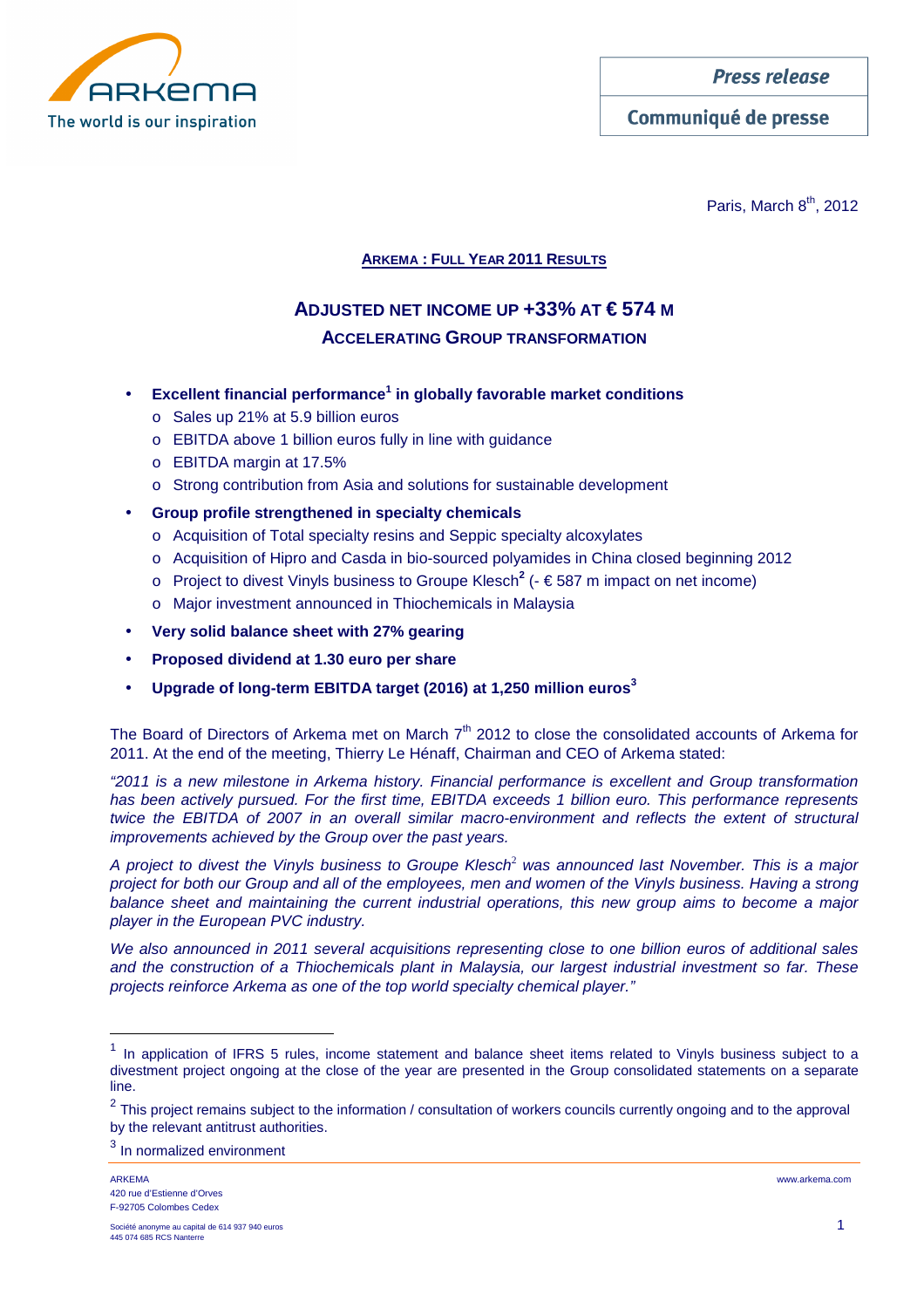

## Communiqué de presse

#### **2011 PERFORMANCE**

| (In millions of euros)                             | 2011  | 2010  | <b>Variation</b> |
|----------------------------------------------------|-------|-------|------------------|
| <b>Sales</b>                                       | 5,900 | 4,869 | $+21.2%$         |
| <b>EBITDA</b>                                      | 1,034 | 809   | $+28%$           |
| <b>EBITDA</b> margin                               | 17.5% | 16.6% |                  |
| <b>Industrial Chemicals</b>                        | 18.6% | 18.0% |                  |
| <b>Performance Products</b>                        | 17.4% | 15.5% |                  |
| Recurring operating income                         | 762   | 562   | $+36%$           |
| Non-recurring items                                | (45)  | (9)   |                  |
| <b>Adjusted net income</b>                         | 574   | 431   | $+33%$           |
| Net income of discontinued operations              | (587) | (78)  |                  |
| Net income- Group share                            | (19)  | 347   |                  |
| Diluted adjusted net income per share $(\epsilon)$ | 9.21  | 7.05  | $+31%$           |

As a divestment project<sup>4</sup> concerning Vinyls business was ongoing at the close of the year, the contribution of this business has been presented in accordance with IFRS 5 rules and terms. 2010 and 2011 income statement items and 2011 balance sheet items of this business have been presented on a separate line in the income statement and balance sheet. However, cash flow statement includes flows related to this Vinyls business.

**Sales of continuing operations** in 2011 stood at € **5.9** billion, 21% up over 2010. In a context of high raw material and energy costs, Arkema continued to successfully implement its sales price increase policy across all businesses (+14%). The +9% scope of business effect mostly reflects the integration of specialty resins bought from Total on 1<sup>st</sup> July 2011, which achieved €408 million sales in the 2<sup>nd</sup> half of the year. Volumes were stable compared to last year. They rose in Performance Products, in particular thanks to the start-ups in Asia and the development of solutions for sustainable development. They recorded a small decrease in Industrial Chemicals due to destocking at year-end.

**EBITDA** for the first time exceeded the symbolic €1 billion threshold in globally favorable market conditions. It reached € **1,034** million and € 1,010 million including Vinyl Products (€ 790 million in 2010). Market conditions in 2011 were globally favorable with an excellent start of the year in the first half and with destocking in various industrial supply chains at year-end. All Industrial Chemicals and Performance Products business lines contributed to this excellent performance, sustained by the start-up of Kynar<sup>®</sup> PVDF in Asia, developments in specialty polymers, the acquisition of Total's resins, and a better product mix in particular in Performance Products.

At 17.5%, the **EBITDA margin** grew further compared to 2010 (16.6%) reflecting the quality of Arkema's specialties portfolio.

 $\overline{a}$ 

<sup>&</sup>lt;sup>4</sup> This project remains subject to the information / consultation of workers councils currently ongoing and to the approval by the relevant antitrust authorities.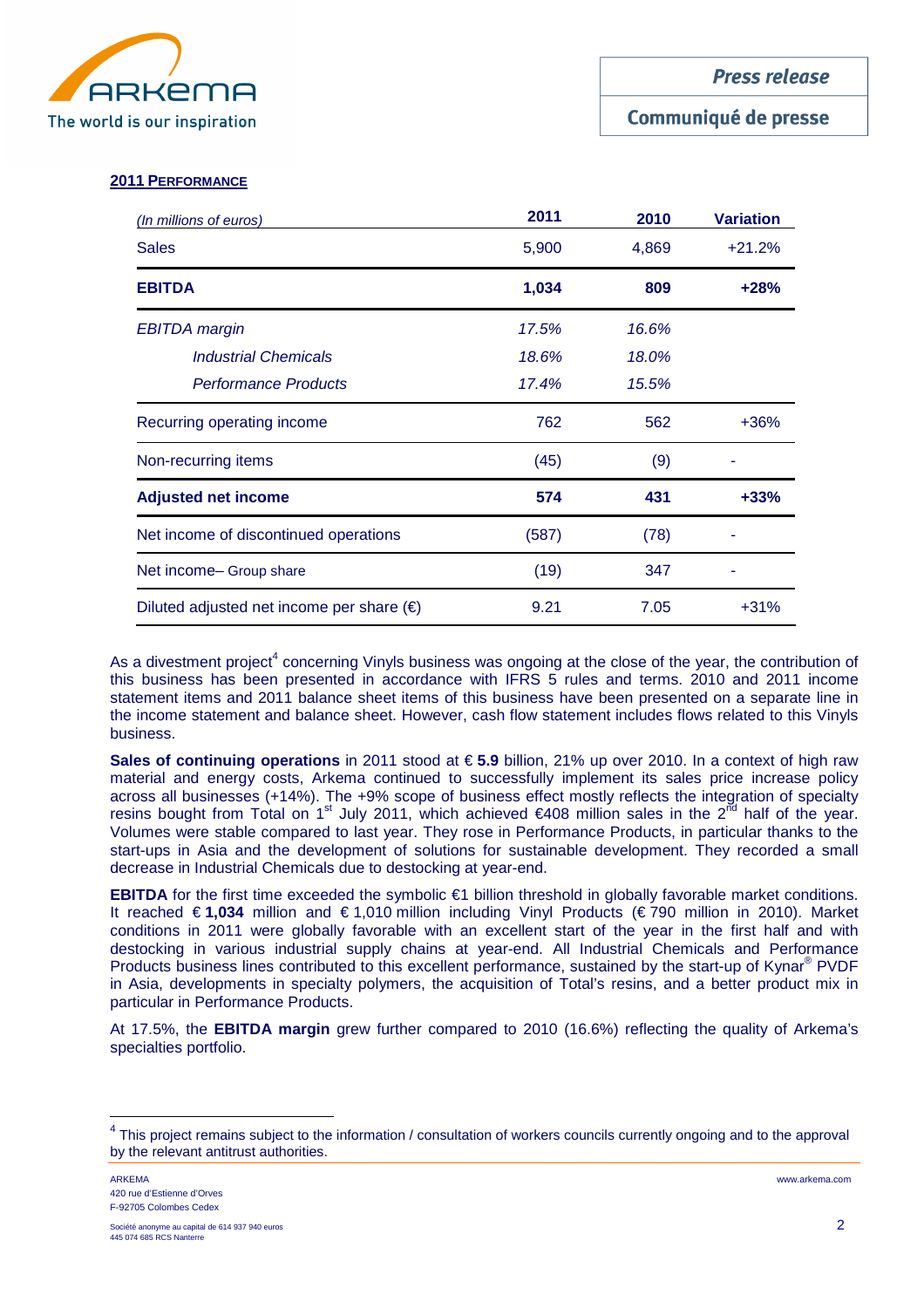

**Operating income** stood at € 717 million against € 553 million in 2010. This includes € 272 million **depreciation and amortization** and - € 45 million **other income and expenses** mainly related to the acquisition of Total specialty resins.

**Financial result** totalled - € 37 million compared to - € 25 million in 2010. This includes in particular the cost of the € 500 million bond underwritten in October 2010 bearing annual interest of 4% a year.

**Income taxes** amounted to € 125 million in 2011 (€ 115 million in 2010) representing 16% of the recurring operating income. This low rate results notably from the use of tax loss carry-forwards and the recognition of deferred tax assets for € 22 million mostly in France.

**Net income from continuing operations** achieved a record level at € 572 million. It represented € 9.21 per share and 9.7% of sales.

**Net result of discontinued operations** stood at - € 587 million (see details in section "Vinyls business").

Consequently, **net income (Group share)** stood at - € 19 million.

Taking into account the progress achieved by the Group, its confidence in its outlook and according to its distribution policy, the Board of Directors has decided to propose to the next shareholders Annual General Meeting due on May 23<sup>rd</sup> 2012 the payment of a dividend of  $\epsilon$  1.30 per share, an increase of 30% compared to 2011.

#### **2011 SEGMENT PERFORMANCE**

#### **Industrial Chemicals: STRONG GROWTH AND HIGH PROFITABILITY**

**Industrial Chemicals** sales grew further reaching € 3,928 million, 24% up on 2010. They include a net contribution of  $\epsilon$  408 million from Total specialty resins integrated on 1<sup>st</sup> July 2011. Prices increased significantly across all product lines in order to offset higher raw material costs. Volumes recorded a slight decline. Following an excellent start to the year, they reflected the return to the traditional 2<sup>nd</sup> half seasonality in refrigeration and coatings and year-end destocking at customers.

**EBITDA** reached its highest historical level at € 732 million. All of the segment's businesses made a significant contribution to this result. Fluorogases benefited from favorable market conditions in first half and from the excellent performance of HFC-125 in Asia; Acrylics unit margins were on average high on an overall tight supply and demand balance (mid-cycle assumed for 2012); Thiochemicals results were sustained by worldwide animal feed and oil and gas end-markets, while PMMA benefited from an improved cost structure in Europe.

Several growth projects started or were announced in the course of the year. On Changshu site (China), the Coatex rheology additives unit started in August. A 30% capacity increase for HFC-125 fluorogas and the construction of a new refrigerant blending unit were announced with a start-up scheduled in 2<sup>nd</sup> half 2012. Finally in Malaysia, Arkema announced a major project for the construction of a thiochemicals platform and a methionine plant in partnership with the Korean company CJ CheilJedang with a start-up scheduled late 2013.

**EBITDA margin** reached 18.6% (against 18.0% in 2010).

#### **Performance Products: SUCCESSFUL TURNAROUND DRIVEN BY INNOVATION AND ASIA**

**Performance Products** sales amounted to € 1,952 million in 2011, 16% up over 2010. EBITDA rose by 30% to € 339 million from € 260 million in 2010. This increase largely reflects the progress made by Technical Polymers with the rapid ramp-up of the Kynar® PVDF plant started in China in March, and the growth in new applications in areas related to sustainable development. Volumes increased by 4% compared to 2010. Price effect was also highly positive, offsetting high raw material costs and reflecting the repositioning of the portfolio on higher added value products.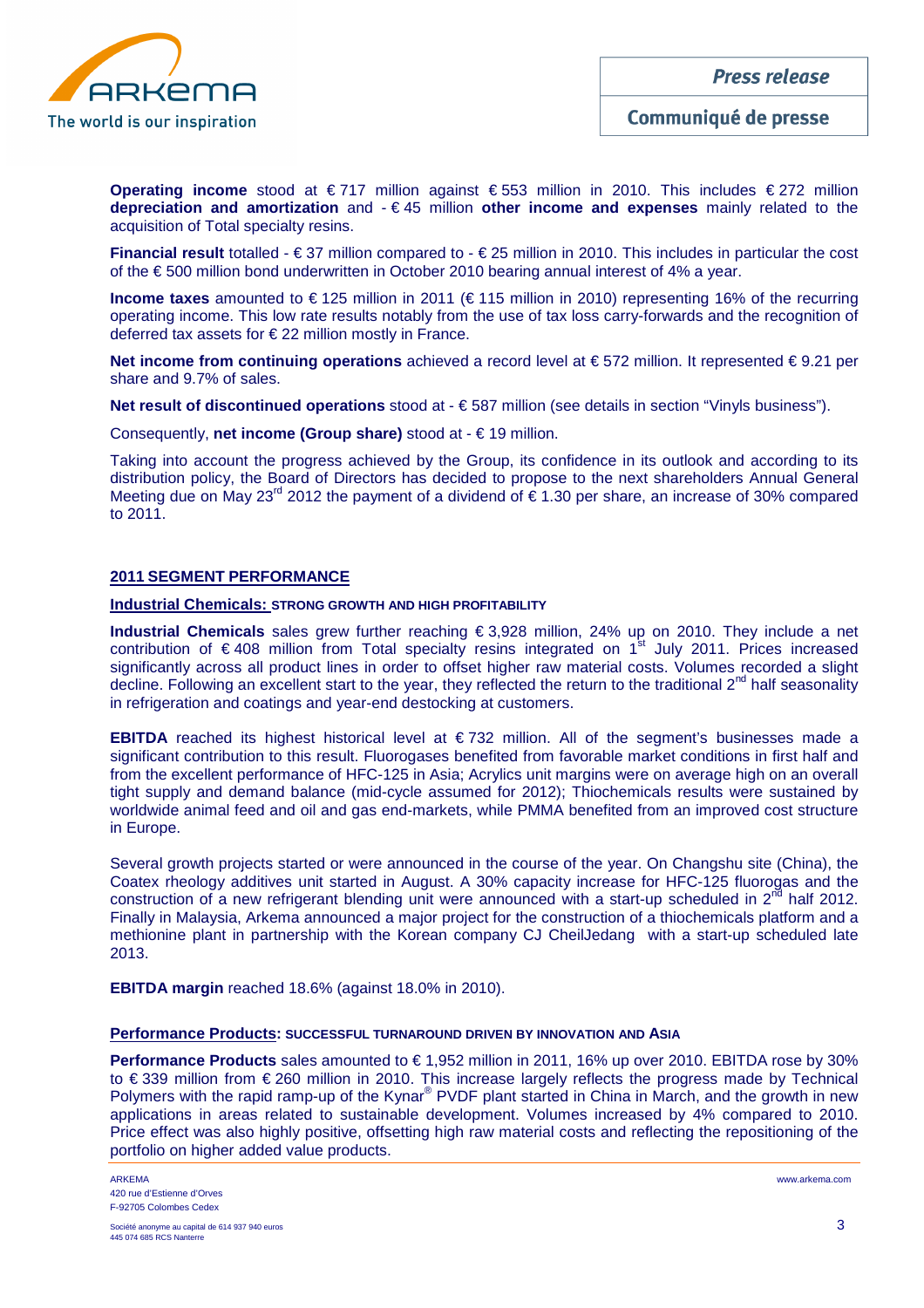

Arkema announced several growth projects, which will further strengthen the segment portfolio in 2012:

- with the acquisition of the alcoxylates from Seppic, closed on December  $31<sup>st</sup>$ , 2011, Arkema expands the specialty products range of its subsidiary Ceca and supports the growth of new rheology additives ranges of Coatex. Sales for this business amounted to  $\epsilon$  53 million in 2011;
- the acquisition of Chinese companies Hipro Polymers and Casda Biomaterials, closed on February 1<sup>st</sup> 2012, allows Arkema to complement its bio-sourced specialty polyamide range (polyamide 10, 11 and 12), to strengthen its presence in Asia and to increase its position in green chemistry. Combined sales for these two companies were around \$ 230 million in 2011;
- PVDF Kynar<sup>®</sup> production capacity in Changshu (China) will be increased by 50% mid-2012.

#### **Vinyls activities**

In November 2011, the Group announced a project to divest its Vinyl Products business segment to the Klesch group. This project remains subject to the information/consultation process involving the workers councils currently in progress and to the approval by relevant antitrust authorities. Three Extraordinary Central Committees took place since the project was announced. Closing of the operation is expected mid-2012.

In consolidated financial statements, the project resulted in  $\epsilon$  505 million non-recurring expenses related primarily to the € 264 million write-offs of tangible and intangible assets, to a € 151 million provision mainly corresponding to contractual commitments on working capital, and to the negative impact on the Group net debt related to the cash to be transferred ( $\epsilon$  96.5 million).

Full year EBITDA stood at - € 24 million in a challenging European construction market with significant destocking by customers at year-end.  $4<sup>th</sup>$  quarter results were also impacted by the strike at the LyondellBasell refinery in Berre (France), following the announcement of the refinery shutdown project end of September 2011, and by the strike at Arkema's Vinyls sites following the announcement of the divestment project at the end of the year.

Caustic soda and PVC prices increased, albeit without fully offsetting the rise in ethylene and energy costs.

#### **CASH FLOW AND NET DEBT AT 31 DECEMBER 2011**

In 2011, Arkema continuing operations generated a free cash flow<sup>5</sup> of € 377 million compared to € 320 million in 2010. This strong cash generation reflects high EBITDA and the strict control of working capital which, at constant scope of business, represents 13.8% of sales despite a significant sales increase. It also includes higher recurring capital expenditures representing € 311 million (€ 243 million in 2010) reflecting the Group increased manufacturing presence in Asia.

Net debt amounts to €603 million at 31 December 2011 compared to €94 million end 2010. Gearing remains moderate at 27% representing 0.6 times 2011 EBITDA. Net debt includes the impact of acquisitions and divestments totalling € 568 million and corresponding mainly to the acquisition of both Total specialty resins and Seppic alcoxylates and the investment in a fluorspar mine in Canada, the payment of a  $\epsilon$  1 dividend per share totalling  $\epsilon$  61 million and  $\epsilon$  88 million related to the project to divest Vinyl business. However, it does not include the impact of the acquisitions of Hipro Polymers and Casda Biomaterials closed on 1<sup>st</sup> February, 2012 on the basis of an enterprise value of \$365 million.

In July 2011, Arkema set up a new € 700 million syndicated credit line with a July 2016 due date. At the same time, the existing syndicated credit line, with a March 2013 due date, was reduced to € 300 million.

ARKEMA www.arkema.com 420 rue d'Estienne d'Orves F-92705 Colombes Cedex

 $\overline{a}$ 

<sup>&</sup>lt;sup>5</sup> Cash flow including non-reccuring items and excluding impact from M&A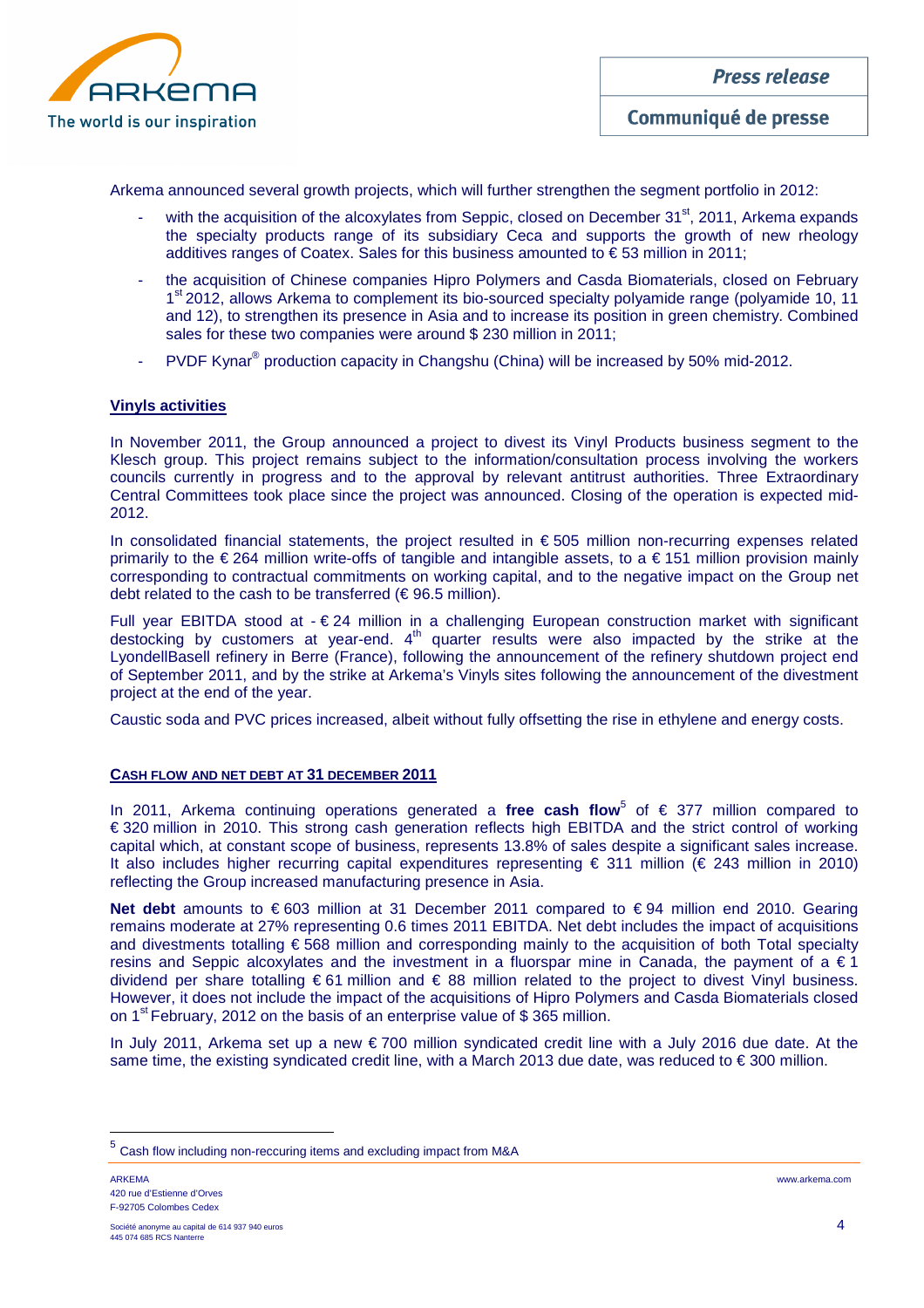

## Communiqué de presse

## **4 TH QUARTER 2011**

| (In millions of euros)                | 4Q'11 | 4Q'10 | Variation |  |  |
|---------------------------------------|-------|-------|-----------|--|--|
| <b>Sales</b>                          | 1,400 | 1,197 | $+17.0%$  |  |  |
| <b>EBITDA</b>                         | 158   | 181   | $-13%$    |  |  |
| EBITDA margin                         | 11.3% | 15.1% |           |  |  |
| <b>Industrial Chemicals</b>           | 10.6% | 17.4% |           |  |  |
| <b>Performance Products</b>           | 14.0% | 9.7%  |           |  |  |
| Recurring operating income            | 76    | 119   | $-36%$    |  |  |
| Non-recurring items                   | (11)  | (8)   |           |  |  |
| Net income of continuing operations   | 76    | 92    | $-17%$    |  |  |
| Net income of discontinued operations | (539) | (33)  |           |  |  |
| Net income- Group share               | (463) | 58    |           |  |  |

While end of 2010 was atypical with restocking by our customers, the  $4<sup>th</sup>$  quarter 2011 was marked as expected by the return to a more pronounced seasonality. This is the second best performance achieved by Arkema in a  $4<sup>th</sup>$  quarter.

With a 14% EBITDA margin, Performance Products improved strongly year-on-year confirming the successful repositioning on higher value added and fast-growing product lines.

Industrial Chemicals performance reflects the return to the usual year-end seasonality (refrigeration and coatings) and significant destocking by customers. The gradual volume recovery beginning of 2012 suggests that this destocking was only temporary.

In this context, Arkema achieved a solid performance. Sales of continuing operations of the  $4<sup>th</sup>$  quarter amount to € 1.4 billion up 17% compared to 2010 and stable at constant foreign exchange rate and scope of business. EBITDA of continuing operations amounts to € 158 million and EBITDA margin at 11.3%.

#### **POST BALANCE SHEET EVENTS**

To give employees the opportunity to further benefit from the Group development, the Board of Directors held on March 7<sup>th</sup>, 2012 has decided to proceed with a share capital increase reserved for employees. The subscription price has been set at  $\epsilon$  54.51.

#### **OUTLOOK**

2012 should be another year of significant change for Arkema with the integration of Seppic alcoxylates and of Chinese companies Hipro and Casda, the start-up of new units or capacity expansions in Asia and the beginning of the construction of the Thiochemicals plant in Malaysia. The information / consultation process of workers councils on the project to divest Vinyls business to group Klesch will continue and the closing is expected mid 2012.

From a geographical standpoint, growth in Asia should remain well oriented notably in China. Demand improvements are perceivable in the United States and Europe should remain challenging especially in construction. Raw materials are expected to remain volatile at high levels.

ARKEMA www.arkema.com 420 rue d'Estienne d'Orves F-92705 Colombes Cedex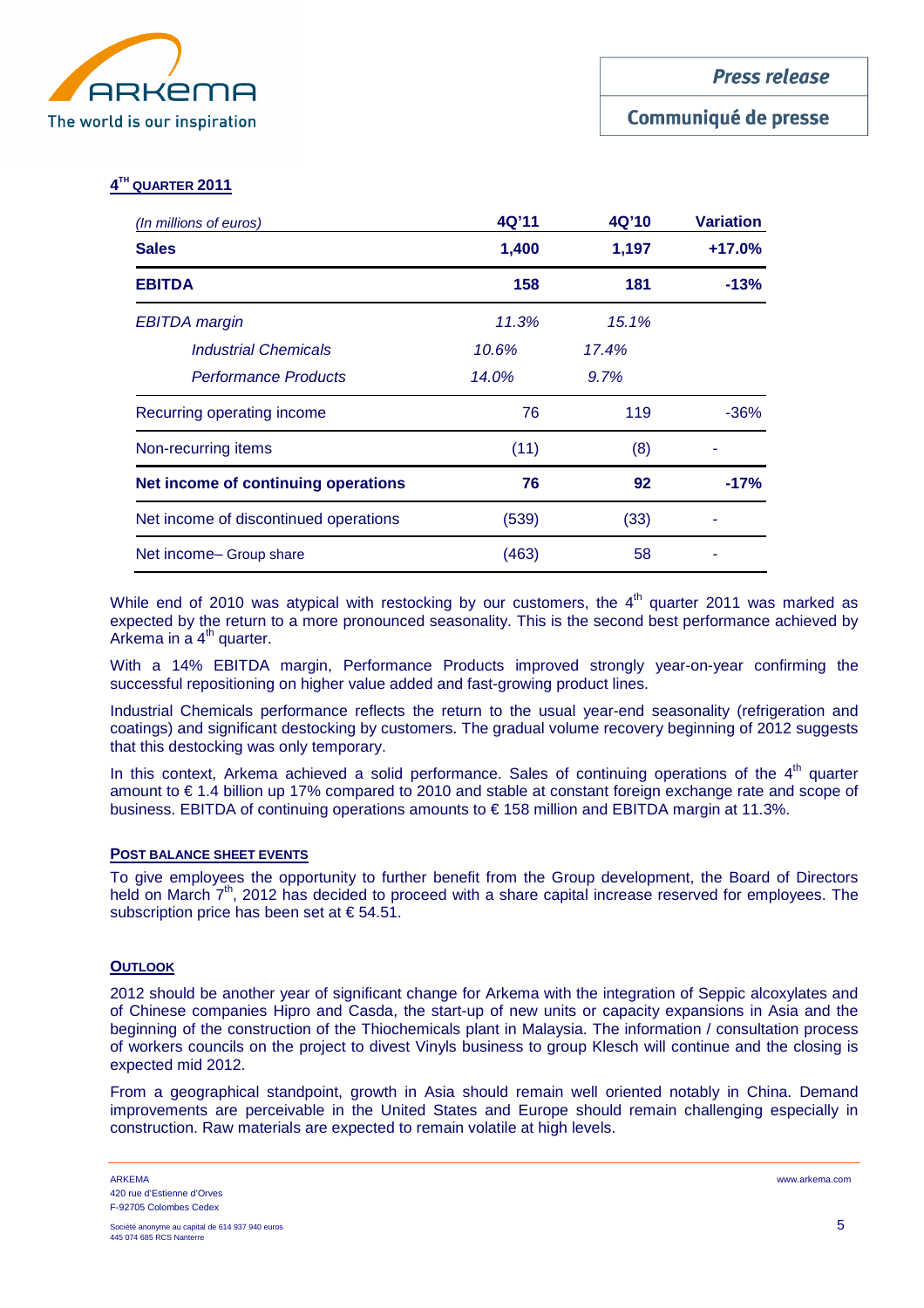

While remaining cautious about 2012 macro environment, Arkema is confident in its strengths and will continue to combine strict management of the company with targeted growth.

Since the beginning of the year, volumes are progressing compared to end 2011. The 1<sup>st</sup> quarter 2012 performance should show a real improvement compared to the 4<sup>th</sup> quarter 2011 while remaining below a very high 1st quarter 2011. This recovery is expected to continue during the 2nd quarter.

Taking into account the 2011 performance and the portfolio repositioning achieved since spin-off, Arkema upgrades its long-term targets and aims to achieve sales of € 8 billion and an EBITDA of € 1,250 million in 5 years time (2016) while maintaining its gearing at around 40%. This growth would come half from organic growth and half from bolt-on acquisitions. These targets have been defined in normalized environment.

2011 results and outlook are detailed in the presentation "Full year 2011 results" available on the website: www.finance.arkema.com.

The accounts have been audited, and an unqualified certification report is being issued by the Company's auditors.

#### **FINANCIAL CALENDAR**

| 10 May 2012       | 1 <sup>st</sup> quarter 2012 results       |
|-------------------|--------------------------------------------|
| 23 May 2012       | <b>Shareholders Annual General Meeting</b> |
| 18 September 2012 | Arkema Investor Day                        |

A global chemical company and France's leading chemicals producer, **Arkema** is building the future of the chemical industry every day. Deploying a responsible, innovation-based approach, we produce state-of-the-art specialty chemicals that provide customers with practical solutions to such challenges as climate change, access to drinking water, the future of energy, fossil fuel preservation and the need for lighter materials. With operations in more than 40 countries, 15,700 employees and 9 research centers, Arkema generates annual revenue of €5.9 billion, and holds leadership positions in all its markets with a portfolio of internationally recognized brands. **The world is our inspiration**.

#### **INVESTOR RELATIONS:**

| Sophie Fouillat<br>Jérôme Raphanaud | Tel.: +33 1 49 00 86 37<br>Tel.: +33 1 49 00 72 07 | E-mail: sophie.fouillat@arkema.com<br>E-mail: jerome.raphanaud@arkema.com |
|-------------------------------------|----------------------------------------------------|---------------------------------------------------------------------------|
| <b>PRESS RELATIONS:</b>             |                                                    |                                                                           |
| Gilles Galinier                     | Tél.: +33 1 49 00 70 07                            | E-mail: gilles.galinier@arkema.com                                        |
| <b>Sybille Chaix</b>                | Tél.: +33 1 49 00 70 30                            | E-mail: sybille.chaix@arkema.com                                          |
|                                     |                                                    |                                                                           |

#### **Disclaimer**

The information disclosed in this press release may contain forward-looking statements with respect to the financial conditions, results of operations, business and strategy of Arkema. Such statements are based on management's current views and assumptions that could ultimately prove inaccurate and are subject to risk factors such as, among others, changes in raw materials prices, currency fluctuations, implementation pace of cost-reduction projects and changes in general economic and business conditions. Arkema does not assume any liability to update such forward-looking statements whether as a result of any new information or any unexpected event or otherwise. Further information on factors which could affect Arkema's financial results is provided in the documents filed with the French Autorité des marchés financiers.

ARKEMA www.arkema.com 420 rue d'Estienne d'Orves F-92705 Colombes Cedex

Société anonyme au capital de 614 937 940 euros  $6 \overline{6}$ 445 074 685 RCS Nanterre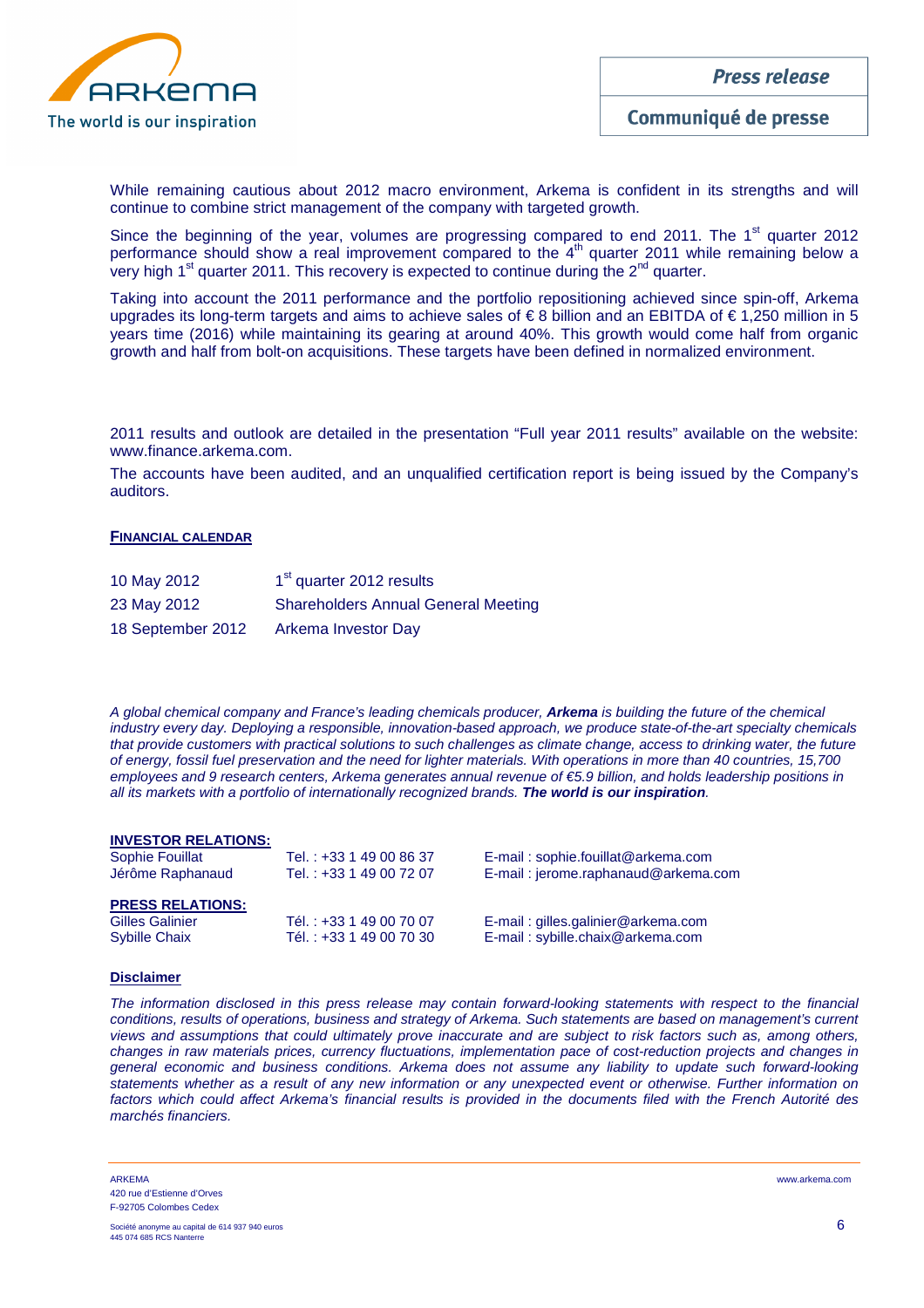

Communiqué de presse

Balance sheet, income statement, cash flow statement, statement of changes in shareholders' equity and information by business segment included in this press release are extracted from the consolidated financial statements at December 31<sup>st</sup>, 2011 closed by the Board of Directors of Arkema S.A. on March  $7<sup>th</sup>$ , 2012. The consolidated financial statements at December 31<sup>st</sup>, 2011 were prepared in accordance with international accounting standards as published by IASB (International Accounting Standards Board) at December 31<sup>st</sup>, 2011 as well as with the international accounting standards as endorsed by the European Union at December  $31<sup>st</sup>$ , 2011.

Financial information related to 2010 and 2011 is extracted from the consolidated financial statements of Arkema reprocessed, where necessary, to include the impact of discontinued activities. Quarterly financial information is not audited. Business segment information is presented in accordance with Arkema's internal reporting system used by the management.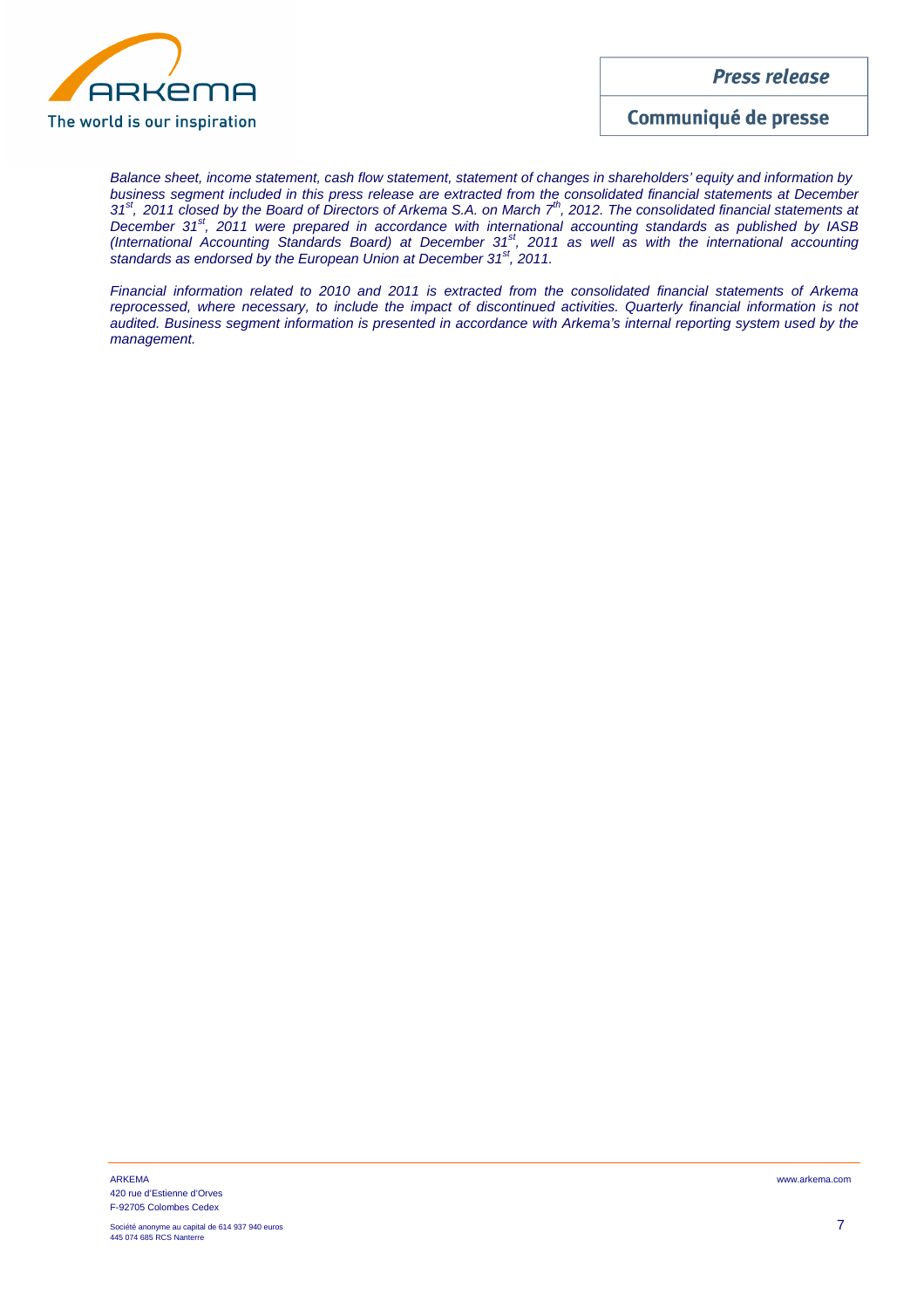

# **ARKEMA Financial Statements**

**Consolidated financial statements - At the end of December 2011**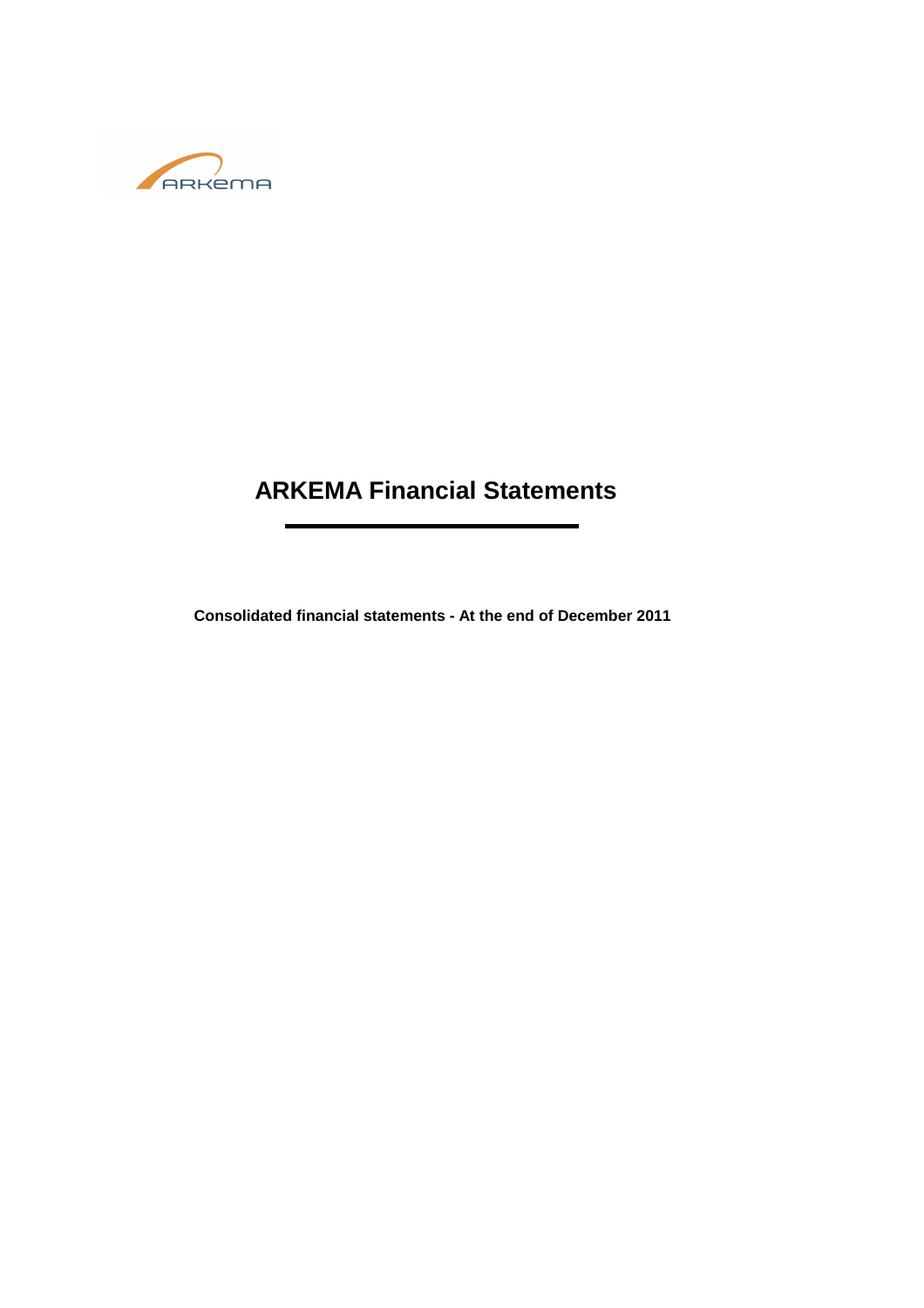#### **CONSOLIDATED INCOME STATEMENT**

|                                                                           | 4th quarter 2011 | End of december 2011 | 4th Quarter 2010 | End of December 2010 |
|---------------------------------------------------------------------------|------------------|----------------------|------------------|----------------------|
| (In millions of euros)                                                    | (audited)        | (audited)            | (audited)        | (audited)            |
|                                                                           |                  |                      |                  |                      |
| <b>Sales</b>                                                              | 1,400            | 5,900                | 1,197            | 4,869                |
| Operating expenses                                                        | (1, 188)         | (4,632)              | (960)            | (3,844)              |
| Research and development expenses                                         | (35)             | (132)                | (30)             | (123)                |
| Selling and administrative expenses                                       | (101)            | (374)                | (88)             | (340)                |
| Recurring operating income                                                | 76               | 762                  | 119              | 562                  |
| Other income and expenses                                                 | (11)             | (45)                 | (8)              | (9)                  |
| <b>Operating income</b>                                                   | 65               | 717                  | 111              | 553                  |
| Equity in income of affiliates                                            | $\overline{2}$   | 17                   | 4                | 15                   |
| Financial result                                                          | (11)             | (37)                 | (9)              | (25)                 |
| Income taxes                                                              | 20               | (125)                | (14)             | (115)                |
| Net income of continuing operations                                       | 76               | 572                  | 92               | 428                  |
| Net income of discontinued operations                                     | (539)            | (587)                | (33)             | (78)                 |
| Net income                                                                | (463)            | (15)                 | 59               | 350                  |
| Of which non-controlling interests                                        |                  | 4                    | $\overline{1}$   | 3                    |
| Net income - Group share                                                  | (463)            | (19)                 | 58               | 347                  |
| Of which continuing operations                                            | 76               | 568                  | 91               | 425                  |
| Of which discontinued operations                                          | (539)            | (587)                | (33)             | (78)                 |
| Earnings per share (amount in euros)                                      | (7.52)           | (0.31)               | 0.95             | 5.69                 |
| Earnings per share of continuing operations (amount in euros)             | 1.24             | 9.22                 | 2.22             | 6.96                 |
| Diluted earnings per share (amount in euros)                              | (7.52)           | (0.31)               | 0.93             | 5.67                 |
| Diluted earnings per share of continuing operations (amount in euros)     | 1.22             | 9.12                 | 2.21             | 6.95                 |
| Depreciation and amortization                                             | (82)             | (272)                | (62)             | (247)                |
| <b>EBITDA</b>                                                             | 158              | 1,034                | 181              | 809                  |
| Adjusted net income                                                       | 26               | 500                  | 76               | 362                  |
| Adjusted net income of continuing operations                              | 55               | 574                  | 102              | 431                  |
| Adjusted net income of discontinued operations                            | (29)             | (74)                 | (26)             | (69)                 |
| Adjusted net income per share of continuing operations (amount in euros)  | 0.89             | 9.31                 | 2.37             | 7.06                 |
| Diluted adjusted net income per share of continuing operations (amount in |                  |                      |                  |                      |
| euros)                                                                    | 0.88             | 9.21                 | 2.36             | 7.05                 |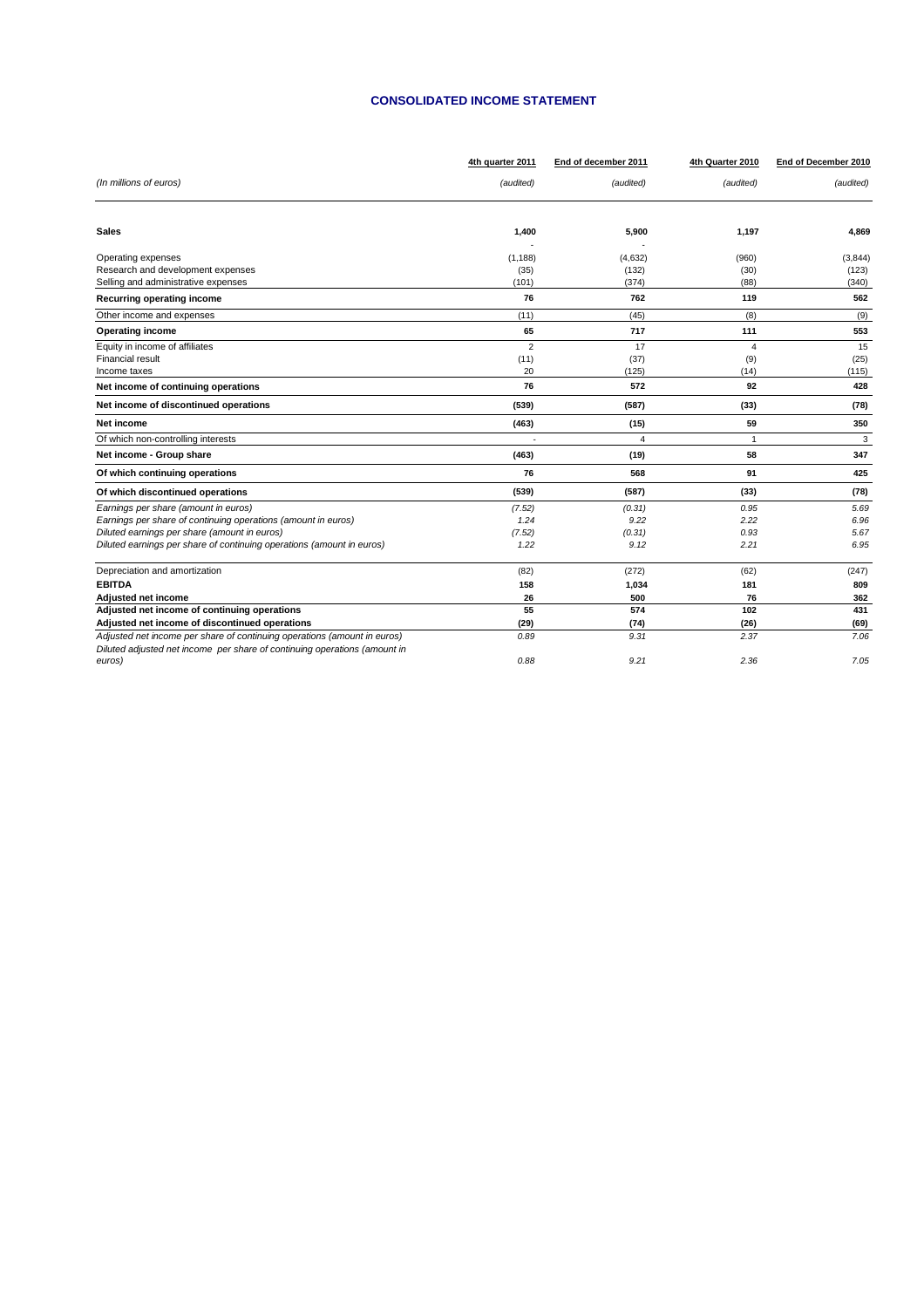### **CONSOLIDATED STATEMENT OF COMPREHENSIVE INCOME**

|                                                         | 4th quarter 2011 | End of december 2011 | 4th Quarter 2010 | End of December 2010 |  |
|---------------------------------------------------------|------------------|----------------------|------------------|----------------------|--|
| In millions of euros                                    | (audited)        | (audited)            | (audited)        | (audited)            |  |
| Net income                                              | (463)            | (15)                 | 59               | 350                  |  |
| Hedging adjustments                                     |                  | 3                    | 3                | 3                    |  |
| Deffered taxes on hedging adjustments                   |                  |                      | (1)              | (1)                  |  |
| Actuarial gains and losses                              | (45)             | (28)                 | 23               | (19)                 |  |
| Deffered taxes on actuarial gains and losses            | 16               | 11                   | (5)              | З                    |  |
| Other items                                             | $\overline{2}$   | 2                    | (3)              | (1)                  |  |
| Deffered taxes on other items                           |                  |                      |                  |                      |  |
| Change in translation adjustments                       | 55               | 55                   | 23               | 121                  |  |
| Other comprehensive income of continuing operations     | 35               | 44                   | 40               | 106                  |  |
| Other comprehensive income of discontinued operations   |                  |                      |                  |                      |  |
| Total income and expenses recognized directly in equity | 35               | 45                   | 41               | 107                  |  |
| Comprehensive income                                    | (428)            | 30                   | 100              | 457                  |  |
| Of which: non-controlling interest                      | $\overline{2}$   | 6                    | $\overline{2}$   | 5                    |  |
| Comprehensive income - Group share                      | (430)            | 24                   | 98               | 452                  |  |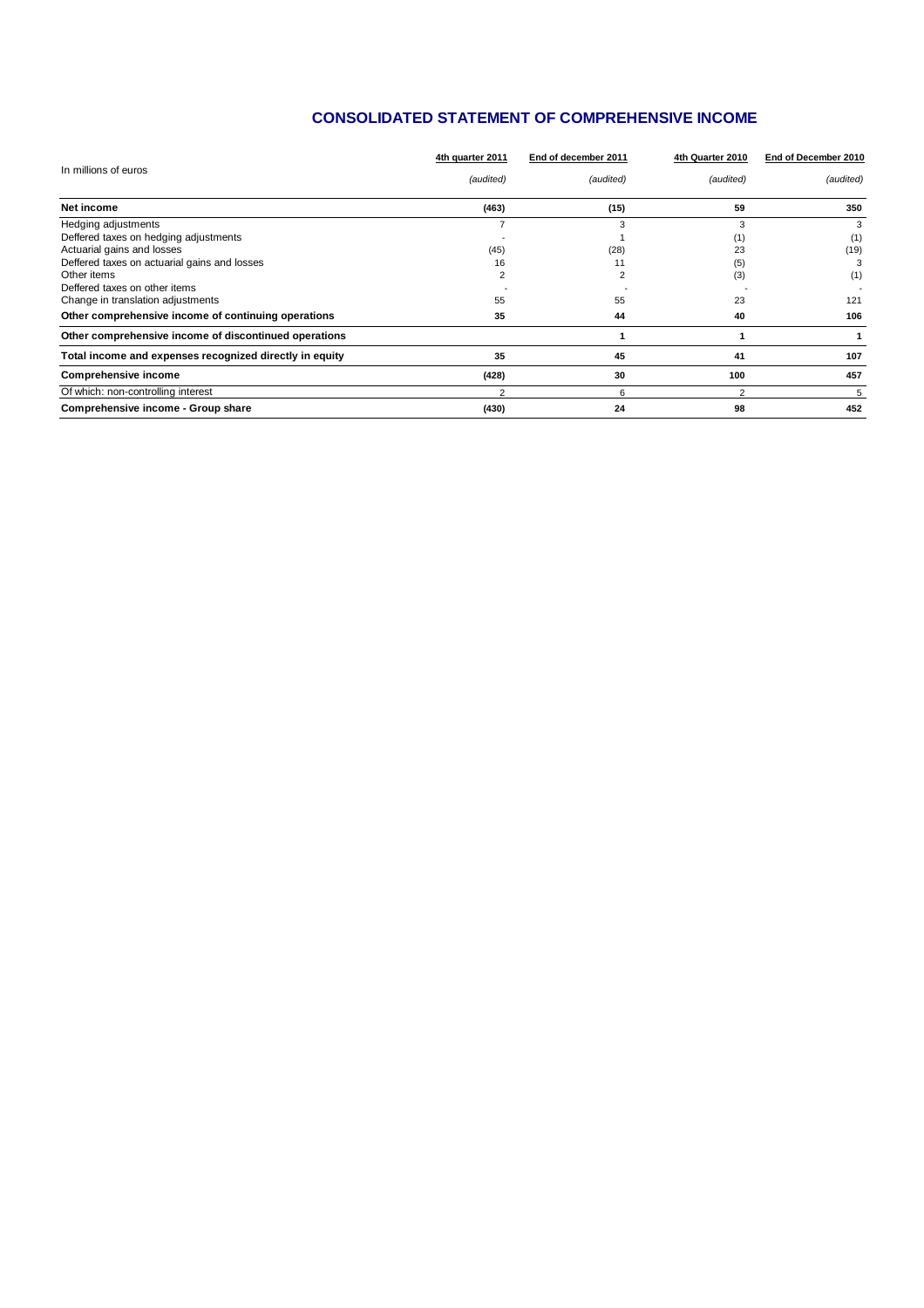# **CONSOLIDATED BALANCE SHEET**

|                                                  | 31 December 2011 | 31 December 2010 |
|--------------------------------------------------|------------------|------------------|
|                                                  | (audited)        | (audited)        |
| (In millions of euros)                           |                  |                  |
| <b>ASSETS</b>                                    |                  |                  |
| Intangible assets, net                           | 777              | 494              |
| Property, plant and equipment, net               | 1,706            | 1,703            |
| Equity affiliates : investments and loans        | 66               | 55               |
| Other investments                                | 35               | 38               |
| Deferred tax assets                              | 66               | 29               |
| Other non-current assets                         | 109              | 89               |
| <b>TOTAL NON-CURRENT ASSETS</b>                  | 2,759            | 2,408            |
| Inventories                                      | 945              | 864              |
| Accounts receivable                              | 834              | 875              |
| Other receivables and prepaid expenses           | 117              | 120              |
| Income taxes recoverable                         | 36               | 20               |
| Other current financial assets                   | 9                | 4                |
| Cash and cash equivalents                        | 252              | 527              |
| <b>TOTAL CURRENT ASSETS</b>                      | 2,193            | 2,410            |
| Assets held for sale                             | 380              |                  |
| <b>TOTAL ASSETS</b>                              | 5,332            | 4,818            |
| <b>LIABILITIES AND SHAREHOLDERS' EQUITY</b>      |                  |                  |
| Share capital                                    | 619              | 615              |
| Paid-in surplus and retained earnings            | 1,484            | 1,567            |
| Treasury shares                                  | (10)             | (6)              |
| Translation adjustments                          | 97               | 43               |
| <b>SHAREHOLDERS' EQUITY - GROUP SHARE</b>        | 2,190            | 2,219            |
| Non-controlling interests                        | 27               | 21               |
| TOTAL SHAREHOLDERS' EQUITY                       | 2,217            | 2,240            |
| Deferred tax liabilities                         | 35               | 52               |
| Provisions and other non-current liabilities     | 791              | 807              |
| Non-current debt                                 | 583              | 587              |
| TOTAL NON-CURRENT LIABILITIES                    | 1,409            | 1,446            |
| Accounts payable                                 | 665              | 779              |
| Other creditors and accrued liabilities          | 265              | 279              |
| Income taxes payable                             | 39               | 37               |
| Other current financial liabilities              | 12               | 3                |
| Current debt                                     | 272              | 34               |
| <b>TOTAL CURRENT LIABILITIES</b>                 | 1,253            | 1,132            |
| Liabilities associated with assets held for sale | 453              |                  |
| TOTAL LIABILITIES AND SHAREHOLDERS' EQUITY       | 5,332            | 4,818            |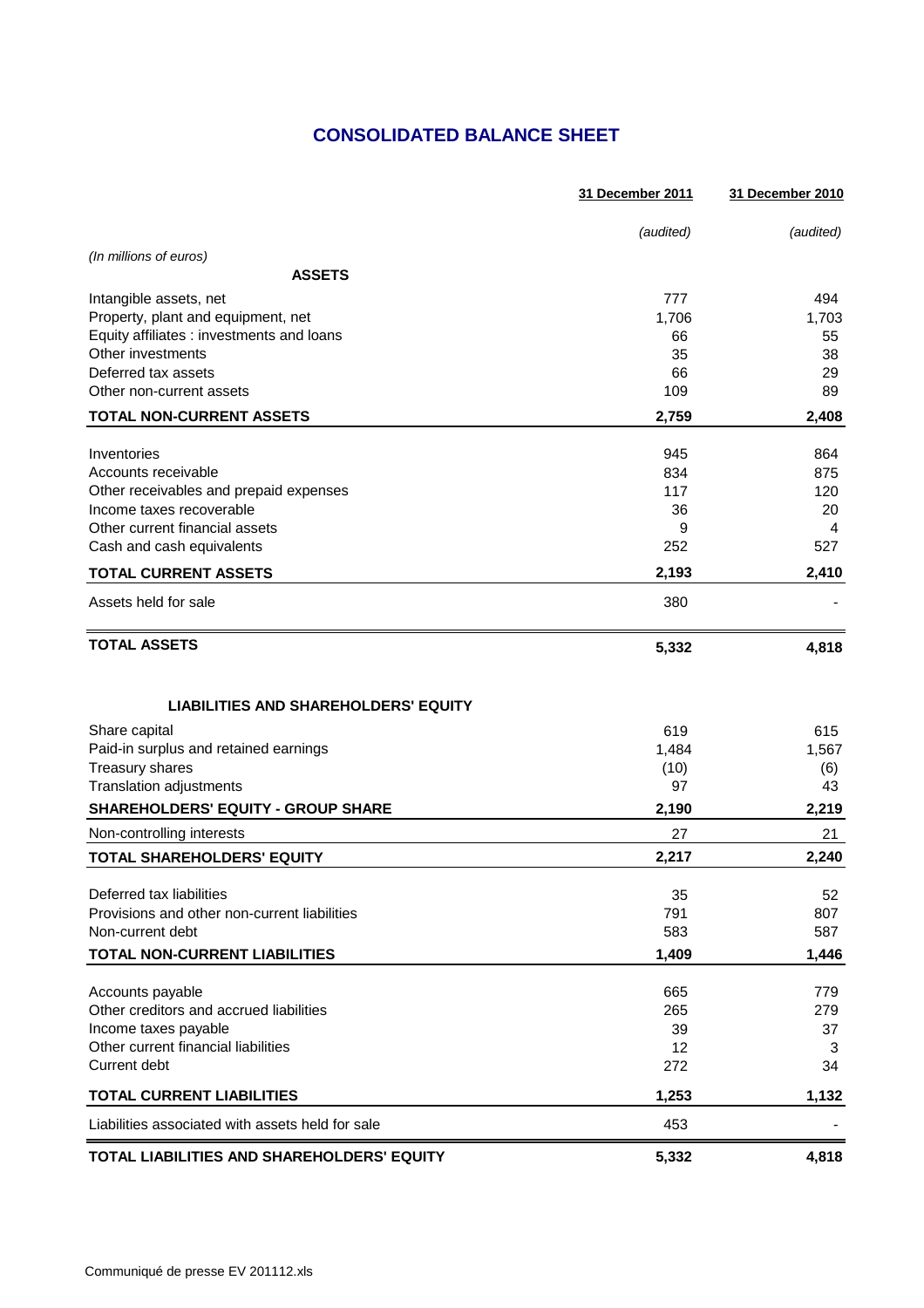# **CONSOLIDATED CASH FLOW STATEMENT**

|                                                                                          | End of December 2011 | End of December 2010 |
|------------------------------------------------------------------------------------------|----------------------|----------------------|
| (In millions of euros)                                                                   |                      |                      |
|                                                                                          | (audited)            | (audited)            |
| Cash flow - operating activities                                                         |                      |                      |
|                                                                                          |                      |                      |
| Net income                                                                               | (15)                 | 350                  |
| Depreciation, amortization and impairment of assets                                      | 592<br>88            | 276                  |
| Provisions, valuation allowances and deferred taxes<br>(Gains)/losses on sales of assets | (37)                 | (23)<br>(11)         |
| Undistributed affiliate equity earnings                                                  | (8)                  | (7)                  |
| Change in working capital                                                                | (85)                 | (78)                 |
| Other changes                                                                            | 8                    | 4                    |
| Cash flow from operating activities                                                      | 543                  | 511                  |
| Of which cash flow from operating activities of discontinued                             |                      |                      |
| operations                                                                               | (153)                | (8)                  |
| <b>Cash flow - investing activities</b>                                                  |                      |                      |
| Intangible assets and property, plant, and equipment additions                           | (424)                | (315)                |
| Change in fixed asset payables                                                           | 24                   | 36                   |
| Acquisitions of subsidiaries, net of cash acquired                                       | (580)                | (18)                 |
| Increase in long-term loans                                                              | (32)                 | (42)                 |
| <b>Total expenditures</b>                                                                | (1,012)              | (339)                |
| Proceeds from sale of intangible assets and property, plant and                          |                      |                      |
| equipment                                                                                | 13                   | 17                   |
| Change in fixed asset receivables                                                        |                      | (3)                  |
| Proceeds from sale of subsidiaries, net of cash sold                                     |                      |                      |
| Proceeds from sale of unconsolidated investments                                         | 45                   | 3                    |
| Repayment of long-term loans                                                             | 12                   | 41                   |
| <b>Total divestitures</b>                                                                | 70                   | 58                   |
| Cash flow from investing activities                                                      | (942)                | (281)                |
| Of which cash flow from investing activities from discontinued<br>operations             | (55)                 | (32)                 |
| <b>Cash flow - financing activities</b>                                                  |                      |                      |
|                                                                                          |                      |                      |
| Issuance (repayment) of shares and other equity<br>Purchase of treasury shares           | 10<br>(10)           | 23                   |
| Dividends paid to parent company shareholders                                            | (61)                 | (7)<br>(37)          |
| Dividends paid to minority shareholders                                                  | 0                    | (1)                  |
| Increase/ decrease in long-term debt                                                     | 15                   | 500                  |
| Increase/ decrease in short-term borrowings and bank overdrafts                          | 177                  | (317)                |
| Cash flow from financing activities                                                      | 131                  | 161                  |
| Net increase/(decrease) in cash and cash equivalents                                     | (268)                | 391                  |
| Effect of exchange rates and changes in scope                                            | (5)                  | 47                   |
| Cash and cash equivalents at beginning of period                                         | 527                  | 89                   |
| Cash and cash equivalents at end of period                                               | 254                  | 527                  |
| Of which cash and cash equivalents of discontinued operations                            | $\mathbf{2}$         | $\mathbf{1}$         |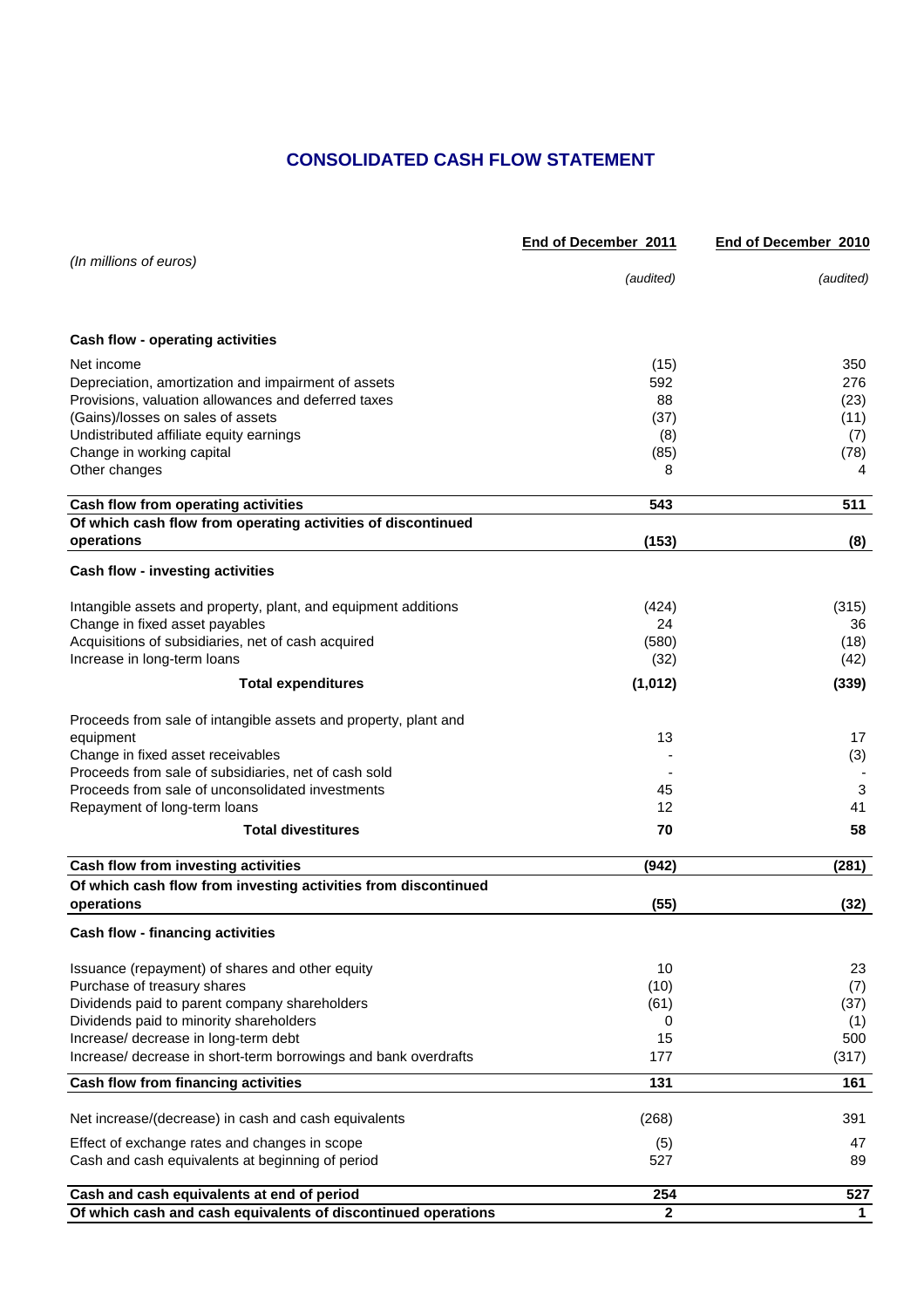#### **CONSOLIDATED STATEMENT OF CHANGES IN SHAREHOLDERS' EQUITY** (audited)

|                                                                | <b>Shares issued</b> |                          |                    |                      |                                   | <b>Treasury shares</b> |        | Shareholders'           | Non-                     | Shareholders' |
|----------------------------------------------------------------|----------------------|--------------------------|--------------------|----------------------|-----------------------------------|------------------------|--------|-------------------------|--------------------------|---------------|
| (In millions of euros)                                         | <b>Number</b>        | Amount                   | Paid-in<br>surplus | Retained<br>earnings | <b>Translation</b><br>adjustments | <b>Number</b>          | Amount | equity - Group<br>share | controlling<br>interests | equity        |
| At January 1, 2011                                             | 61,493,794           | 615                      | 1,011              | 556                  | 43                                | (136, 280)             | (6)    | 2,219                   | 21                       | 2,240         |
| Cash dividend                                                  |                      |                          |                    | (61)                 |                                   |                        |        | (61)                    |                          | (61)          |
| Issuance of share capital                                      | 370,783              | 4                        | 10                 |                      | ۰                                 |                        |        | 14                      |                          | 14            |
| Purchase of treasury shares                                    |                      |                          | $\sim$             |                      | $\overline{\phantom{a}}$          | (210,000)              | (10)   | (10)                    |                          | (10)          |
| Cancellation of purchased treasury shares                      |                      |                          |                    |                      |                                   |                        |        |                         |                          |               |
| Grants of treasury shares to employees                         |                      |                          | ۰                  | (6)                  |                                   | 132,200                | 6      |                         |                          |               |
| Sale of treasury shares                                        |                      |                          |                    |                      |                                   |                        |        |                         |                          |               |
| Share-based payments                                           |                      |                          |                    |                      |                                   |                        |        | r.                      |                          |               |
| Other                                                          |                      | ٠                        | ٠                  | (3)                  | ۰                                 |                        | ۰      | (3)                     | $\overline{\phantom{a}}$ | (3)           |
| <b>Transactions with shareholders</b>                          | 370,783              | 4                        | 10                 | (63)                 | $\blacksquare$                    | (77,800)               | (4)    | (53)                    |                          | (53)          |
| Net income                                                     |                      |                          | ٠                  | (19)                 | $\overline{\phantom{a}}$          |                        |        | (19)                    | 4                        | (15)          |
| Total income and expense recognized<br>directly through equity |                      |                          |                    | (11)                 | 54                                |                        |        | 43                      | $\overline{2}$           | 45            |
| Comprehensive income                                           |                      | $\overline{\phantom{a}}$ |                    | (30)                 | 54                                |                        |        | 24                      | 6                        | 30            |
| At December 31, 2011                                           | 61,864,577           | 619                      | 1,021              | 463                  | 97                                | (214,080)              | (10)   | 2,190                   | 27                       | 2,217         |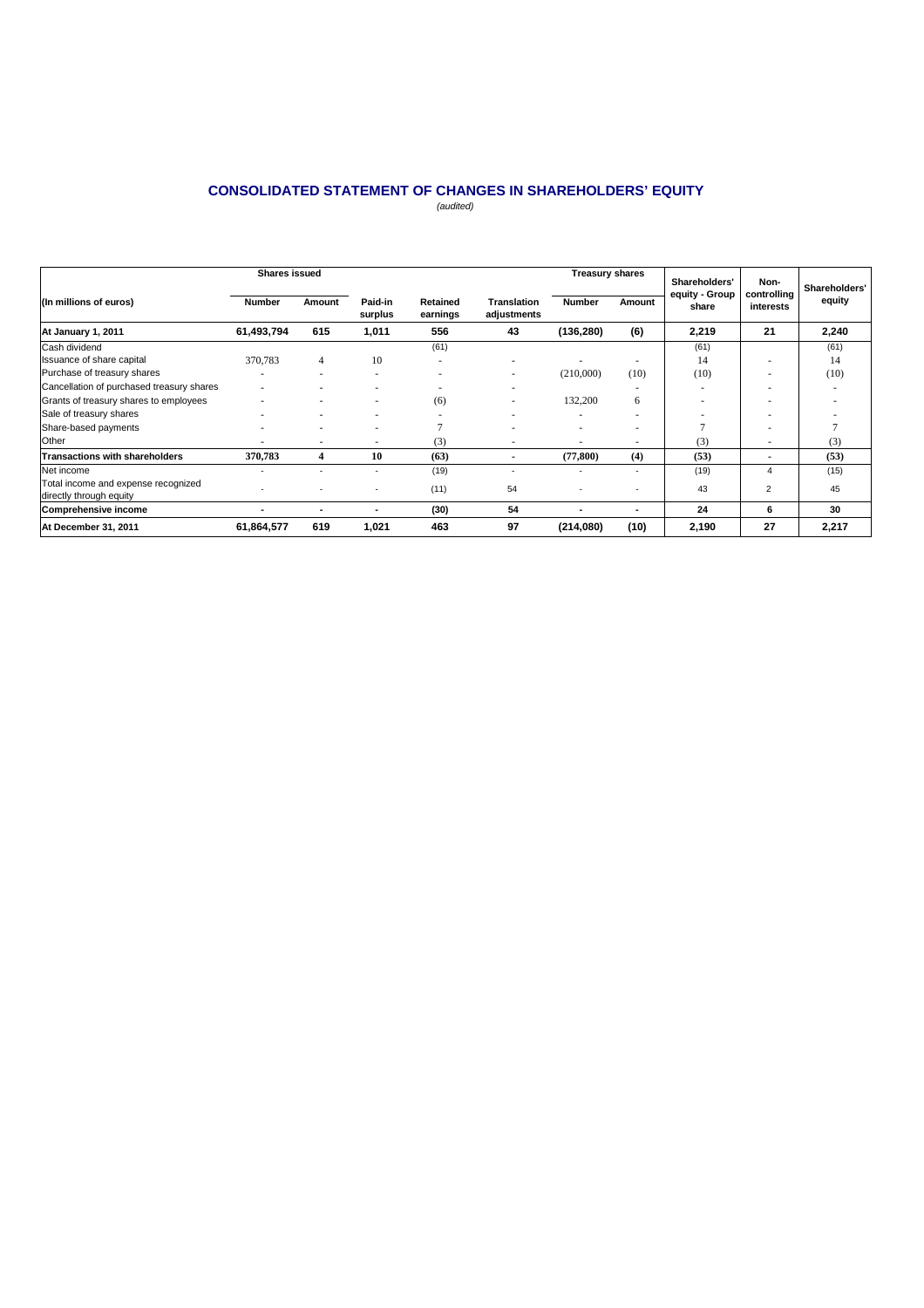#### **INFORMATION BY BUSINESS SEGMENT**

(audited)

|                                                               | 4th Quarter 2011                      |                                       |                |              |  |  |
|---------------------------------------------------------------|---------------------------------------|---------------------------------------|----------------|--------------|--|--|
| (In millions of euros)                                        | <b>Industrial</b><br><b>Chemicals</b> | <b>Performance</b><br><b>Products</b> | Corporate      | Total        |  |  |
| Non-Group sales                                               | 938                                   | 457                                   | 5              | 1,400        |  |  |
| Inter segment sales                                           | 34                                    | 3                                     |                |              |  |  |
| <b>Total sales</b>                                            | 972                                   | 460                                   | 5              |              |  |  |
| Recurring operating income                                    | 45                                    | 35                                    | (4)            | 76           |  |  |
| Other income and expenses                                     | (37)                                  | 33                                    | (7)            | (11)         |  |  |
| <b>Operating income</b>                                       | 8                                     | 68                                    | (11)           | 65           |  |  |
| Equity in income of affiliates                                |                                       |                                       | $\overline{2}$ | $\mathbf{2}$ |  |  |
| Details of certain significant non-cash expenses by segment : |                                       |                                       |                |              |  |  |
| Depreciation and amortization                                 | (54)                                  | (29)                                  |                | (82)         |  |  |
| Asset impairment charges                                      | (14)                                  |                                       |                | (14)         |  |  |
| Provisions                                                    | (11)                                  |                                       | 6              | (4)          |  |  |
| <b>EBITDA</b>                                                 | 99                                    | 64                                    | (5)            | 158          |  |  |
| Intangible assets and property, plant and equipment additions | 124                                   | 36                                    | 6              | 166          |  |  |
| Of which additions of an exceptional nature                   | 35                                    |                                       |                | 35           |  |  |

|                                                               |                                       | 4th Quarter 2010                      |           |              |
|---------------------------------------------------------------|---------------------------------------|---------------------------------------|-----------|--------------|
| (In millions of euros)                                        | <b>Industrial</b><br><b>Chemicals</b> | <b>Performance</b><br><b>Products</b> | Corporate | <b>Total</b> |
| Non-Group sales                                               | 803                                   | 390                                   | 4         | 1,197        |
| Inter segment sales                                           | 32                                    | 4                                     |           |              |
| <b>Total sales</b>                                            | 835                                   | 394                                   | 4         |              |
| Recurring operating income                                    | 100                                   | 14                                    | 5         | 119          |
| Other income and expenses                                     | (16)                                  | 19                                    | (11)      | (8)          |
| <b>Operating income</b>                                       | 84                                    | 33                                    | (6)       | 111          |
| Equity in income of affiliates                                |                                       | ۰                                     | 4         | 4            |
| Details of certain significant non-cash expenses by segment : |                                       |                                       |           |              |
| Depreciation and amortization                                 | (40)                                  | (24)                                  | 2         | (62)         |
| Asset impairment charges                                      | 11                                    | 4                                     | (1)       | 14           |
| Provisions                                                    | (29)                                  | 13                                    | (2)       | (18)         |
| <b>EBITDA</b>                                                 | 140                                   | 38                                    | 3         | 181          |
| Intangible assets and property, plant and equipment additions | 61                                    | 41                                    |           | 103          |
| Of which additions of an exceptional nature                   | 8                                     |                                       |           | 8            |